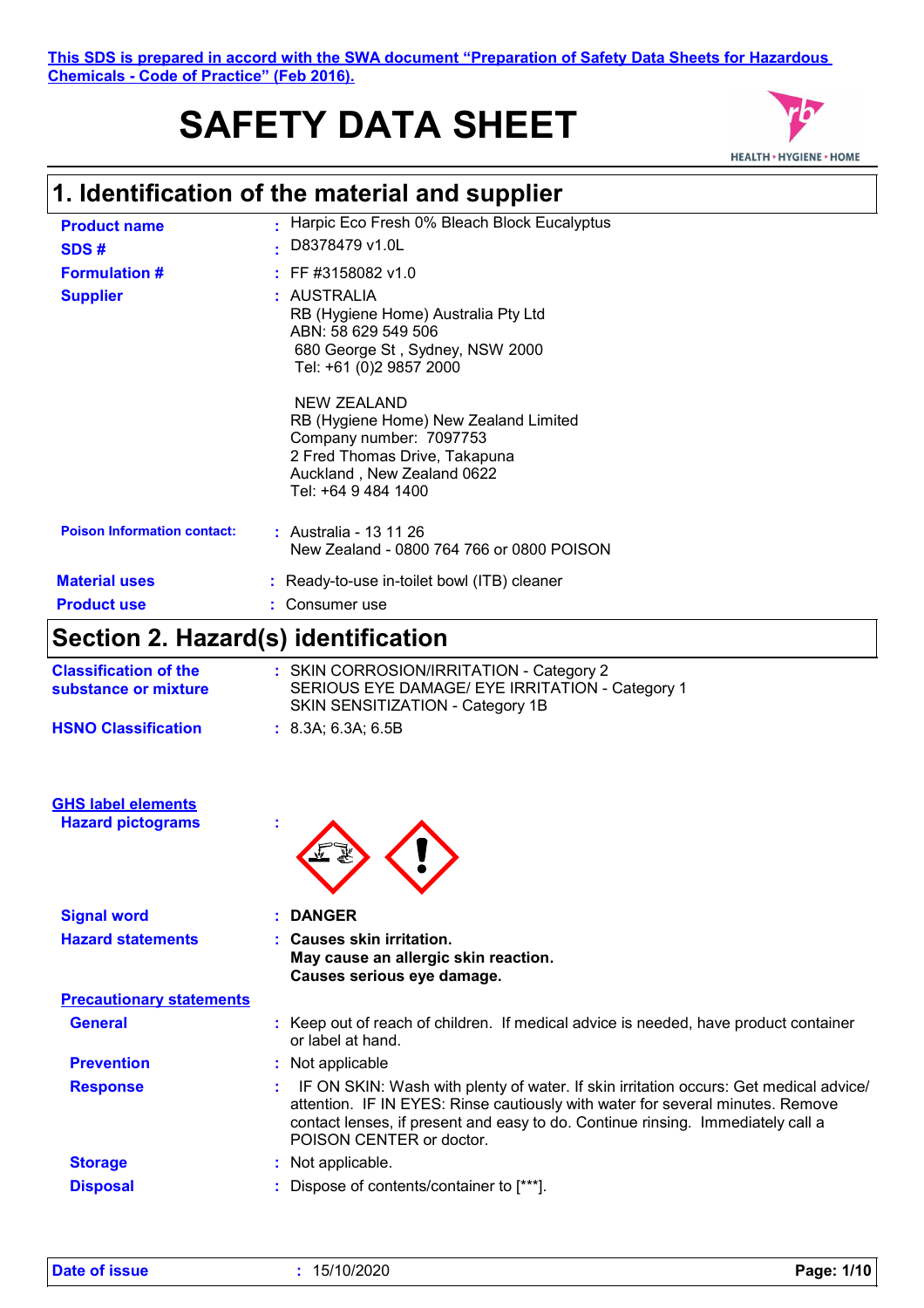## **Section 2. Hazard(s) identification**

| <b>Supplemental label</b>                                                   | : Ingredient Declaration:                                      |
|-----------------------------------------------------------------------------|----------------------------------------------------------------|
| <b>elements</b>                                                             | Contains greater than 15 but less than 30% anionic surfactants |
|                                                                             | Contains less than 5% non-ionic surfactants                    |
|                                                                             | Perfume                                                        |
|                                                                             | Contains Cineole, Limonene, Linalool                           |
| <b>Other hazards which do not : None known.</b><br>result in classification |                                                                |

### **Section 3. Composition and ingredient information**

**Substance/mixture :**

: Mixture

| <b>Ingredient name</b>                                   | $%$ (w/w)  | <b>CAS number</b> |
|----------------------------------------------------------|------------|-------------------|
| Sulfuric acid, mono-C12-18-alkyl esters, sodium salts    | I≥10 - ≤30 | 68955-19-1        |
| 1,2,3-Propanetricarboxylic acid, 2-hydroxy-, monohydrate | ו≥ ≥       | 5949-29-1         |
| Eucalyptol                                               | .≤3        | 470-82-6          |

 **Other Non-hazardous ingredients to 100%**

**Occupational exposure limits, if available, are listed in Section 8.**

### **Section 4. First aid measures**

#### **Description of necessary first aid measures**

| <b>Eye contact</b>                                        | : Get medical attention immediately. Call a poison center or physician. Immediately<br>flush eyes with plenty of water, occasionally lifting the upper and lower eyelids.<br>Check for and remove any contact lenses. Continue to rinse for at least 10 minutes.<br>Chemical burns must be treated promptly by a physician.                                                                                                                                                                                                                                                                                                                                                                                                                                                                                                                                                          |
|-----------------------------------------------------------|--------------------------------------------------------------------------------------------------------------------------------------------------------------------------------------------------------------------------------------------------------------------------------------------------------------------------------------------------------------------------------------------------------------------------------------------------------------------------------------------------------------------------------------------------------------------------------------------------------------------------------------------------------------------------------------------------------------------------------------------------------------------------------------------------------------------------------------------------------------------------------------|
| <b>Inhalation</b>                                         | Get medical attention immediately. Call a poison center or physician. Remove<br>victim to fresh air and keep at rest in a position comfortable for breathing. If it is<br>suspected that fumes are still present, the rescuer should wear an appropriate mask<br>or self-contained breathing apparatus. If not breathing, if breathing is irregular or if<br>respiratory arrest occurs, provide artificial respiration or oxygen by trained personnel.<br>It may be dangerous to the person providing aid to give mouth-to-mouth<br>resuscitation. If unconscious, place in recovery position and get medical attention<br>immediately. Maintain an open airway. Loosen tight clothing such as a collar, tie,<br>belt or waistband.                                                                                                                                                  |
| <b>Skin contact</b>                                       | Get medical attention immediately. Call a poison center or physician. Wash with<br>plenty of soap and water. Remove contaminated clothing and shoes. Wash<br>contaminated clothing thoroughly with water before removing it, or wear gloves.<br>Continue to rinse for at least 10 minutes. Chemical burns must be treated promptly<br>by a physician. In the event of any complaints or symptoms, avoid further exposure.<br>Wash clothing before reuse. Clean shoes thoroughly before reuse.                                                                                                                                                                                                                                                                                                                                                                                        |
| <b>Ingestion</b>                                          | Get medical attention immediately. Call a poison center or physician. Wash out<br>mouth with water. Remove dentures if any. Remove victim to fresh air and keep at<br>rest in a position comfortable for breathing. If material has been swallowed and the<br>exposed person is conscious, give small quantities of water to drink. Stop if the<br>exposed person feels sick as vomiting may be dangerous. Do not induce vomiting<br>unless directed to do so by medical personnel. If vomiting occurs, the head should<br>be kept low so that vomit does not enter the lungs. Chemical burns must be treated<br>promptly by a physician. Never give anything by mouth to an unconscious person.<br>If unconscious, place in recovery position and get medical attention immediately.<br>Maintain an open airway. Loosen tight clothing such as a collar, tie, belt or<br>waistband. |
| <b>Most important symptoms/effects, acute and delayed</b> |                                                                                                                                                                                                                                                                                                                                                                                                                                                                                                                                                                                                                                                                                                                                                                                                                                                                                      |
| <b>Potential acute health effects</b>                     |                                                                                                                                                                                                                                                                                                                                                                                                                                                                                                                                                                                                                                                                                                                                                                                                                                                                                      |

**Eye contact :** Causes serious eye damage.

**Date of issue :** 15/10/2020 **Page: 2/10**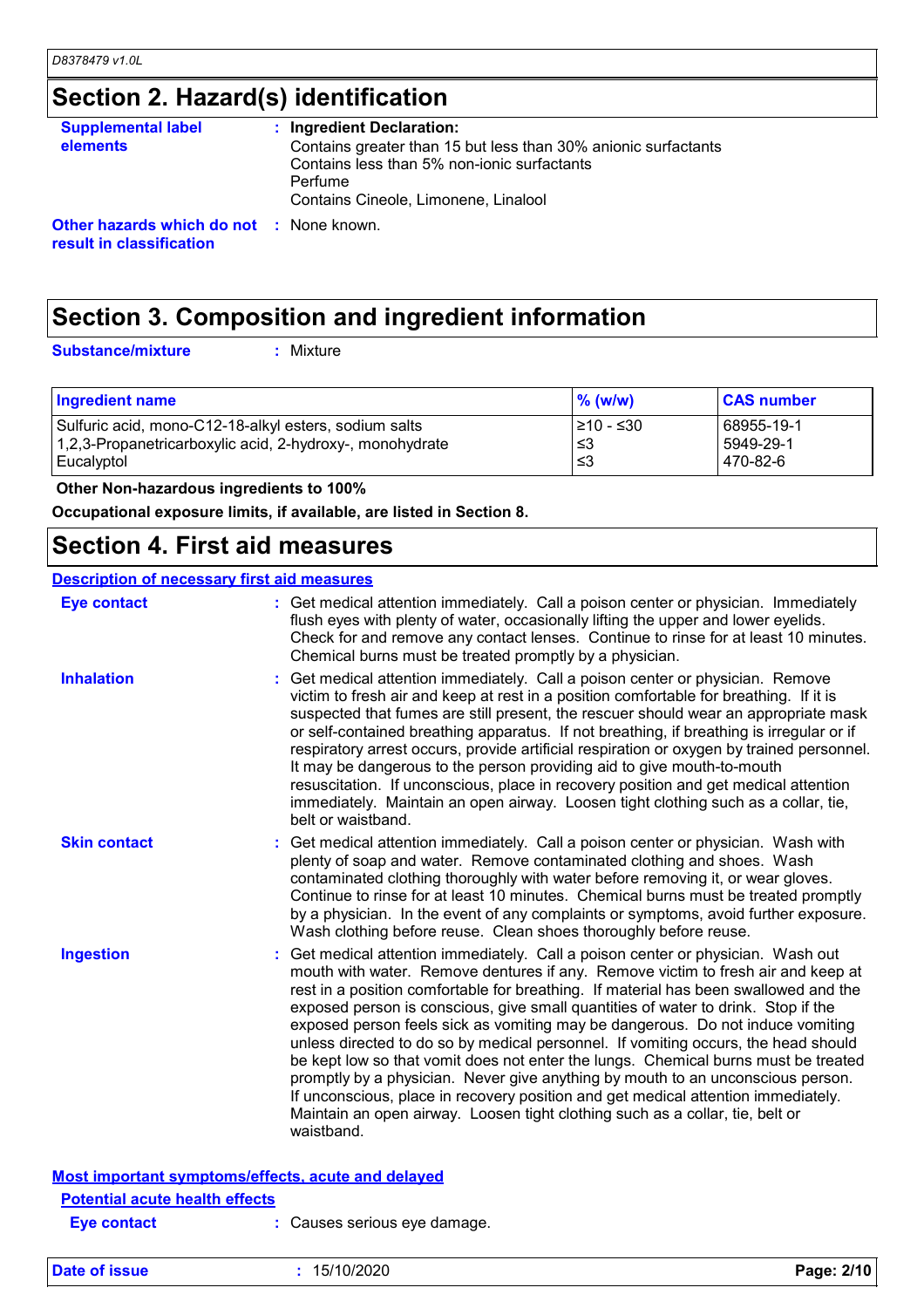## **Section 4. First aid measures**

| <b>Inhalation</b>                   | : No known significant effects or critical hazards.                                                                                                                                                                                                                                                                                                                                                             |
|-------------------------------------|-----------------------------------------------------------------------------------------------------------------------------------------------------------------------------------------------------------------------------------------------------------------------------------------------------------------------------------------------------------------------------------------------------------------|
| <b>Skin contact</b>                 | : Causes skin irritation. May cause an allergic skin reaction.                                                                                                                                                                                                                                                                                                                                                  |
| <b>Ingestion</b>                    | : No known significant effects or critical hazards.                                                                                                                                                                                                                                                                                                                                                             |
| <b>Over-exposure signs/symptoms</b> |                                                                                                                                                                                                                                                                                                                                                                                                                 |
| <b>Eye contact</b>                  | : Adverse symptoms may include the following:<br>pain<br>watering<br>redness                                                                                                                                                                                                                                                                                                                                    |
| <b>Inhalation</b>                   | : No specific data.                                                                                                                                                                                                                                                                                                                                                                                             |
| <b>Skin contact</b>                 | : Adverse symptoms may include the following:<br>pain or irritation<br>redness<br>blistering may occur                                                                                                                                                                                                                                                                                                          |
| <b>Ingestion</b>                    | : Adverse symptoms may include the following:<br>stomach pains                                                                                                                                                                                                                                                                                                                                                  |
|                                     | Indication of immediate medical attention and special treatment needed, if necessary                                                                                                                                                                                                                                                                                                                            |
| <b>Notes to physician</b>           | : Treat symptomatically. Contact poison treatment specialist immediately if large<br>quantities have been ingested or inhaled.                                                                                                                                                                                                                                                                                  |
| <b>Specific treatments</b>          | : No specific treatment.                                                                                                                                                                                                                                                                                                                                                                                        |
| <b>Protection of first-aiders</b>   | : No action shall be taken involving any personal risk or without suitable training. If it<br>is suspected that fumes are still present, the rescuer should wear an appropriate<br>mask or self-contained breathing apparatus. It may be dangerous to the person<br>providing aid to give mouth-to-mouth resuscitation. Wash contaminated clothing<br>thoroughly with water before removing it, or wear gloves. |
|                                     |                                                                                                                                                                                                                                                                                                                                                                                                                 |

#### **See toxicological information (Section 11)**

## **Section 5. Fire-fighting measures**

| <b>Extinguishing media</b>                             |                                                                                                                                                                                                     |  |
|--------------------------------------------------------|-----------------------------------------------------------------------------------------------------------------------------------------------------------------------------------------------------|--|
| <b>Suitable extinguishing</b><br>media                 | : Use an extinguishing agent suitable for the surrounding fire.                                                                                                                                     |  |
| <b>Unsuitable extinguishing</b><br>media               | : None known.                                                                                                                                                                                       |  |
| <b>Specific hazards arising</b><br>from the chemical   | : No specific fire or explosion hazard.                                                                                                                                                             |  |
| <b>Hazardous thermal</b><br>decomposition products     | : Decomposition products may include the following materials:<br>carbon dioxide<br>carbon monoxide<br>sulfur oxides<br>metal oxide/oxides                                                           |  |
| <b>Special protective actions</b><br>for fire-fighters | : Promptly isolate the scene by removing all persons from the vicinity of the incident if<br>there is a fire. No action shall be taken involving any personal risk or without<br>suitable training. |  |
| <b>Special protective actions</b><br>for fire-fighters | : Fire-fighters should wear appropriate protective equipment and self-contained<br>breathing apparatus (SCBA) with a full face-piece operated in positive pressure<br>mode.                         |  |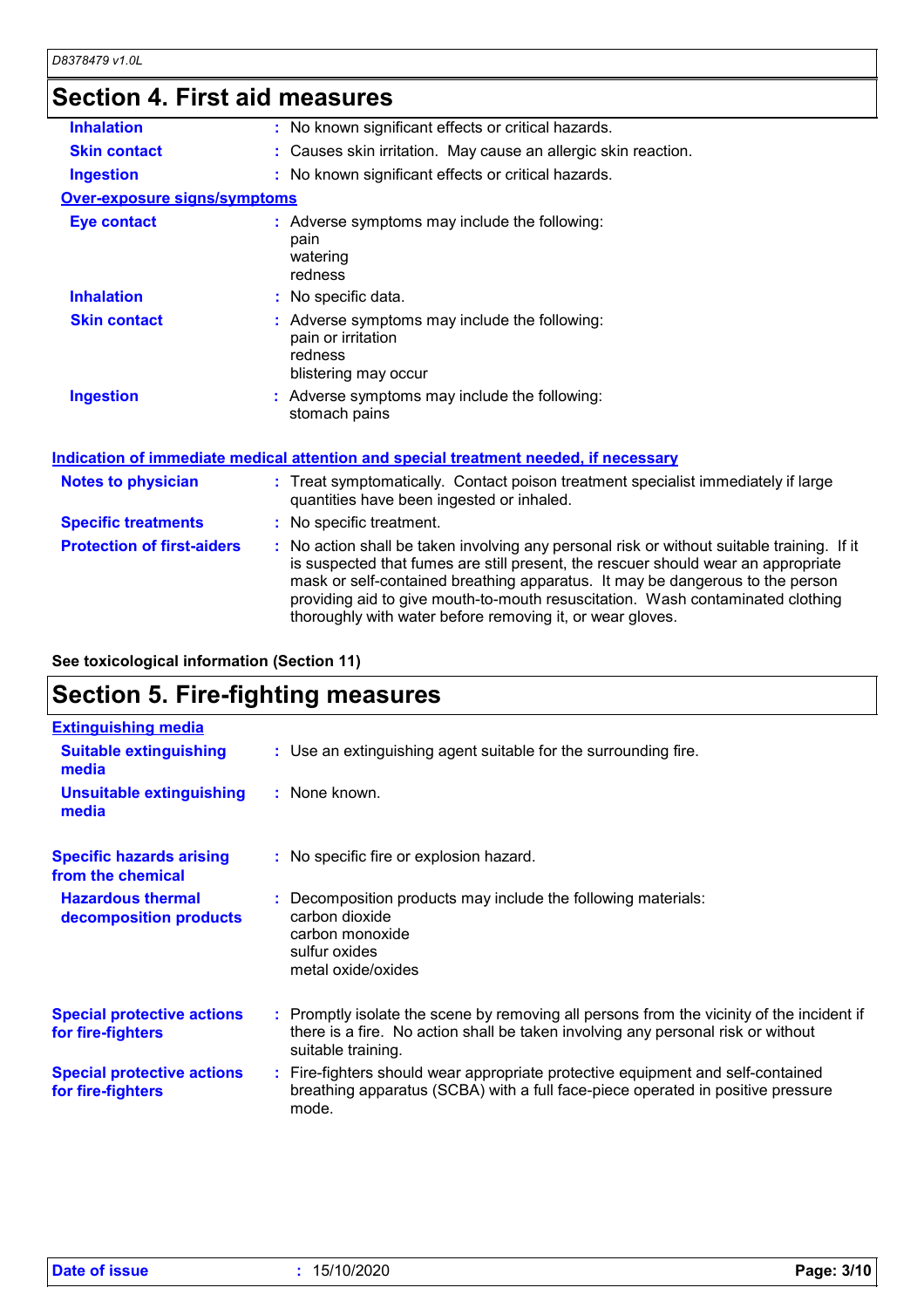## **Section 6. Accidental release measures**

|                                                              | Personal precautions, protective equipment and emergency procedures                                                                                                                                                                                                                                                                                                                                                                                |
|--------------------------------------------------------------|----------------------------------------------------------------------------------------------------------------------------------------------------------------------------------------------------------------------------------------------------------------------------------------------------------------------------------------------------------------------------------------------------------------------------------------------------|
| For non-emergency<br>personnel                               | : No action shall be taken involving any personal risk or without suitable training.<br>Evacuate surrounding areas. Keep unnecessary and unprotected personnel from<br>entering. Do not touch or walk through spilled material. Provide adequate<br>ventilation. Wear appropriate respirator when ventilation is inadequate. Put on<br>appropriate personal protective equipment.                                                                  |
|                                                              | For emergency responders : If specialized clothing is required to deal with the spillage, take note of any<br>information in Section 8 on suitable and unsuitable materials. See also the<br>information in "For non-emergency personnel".                                                                                                                                                                                                         |
| <b>Environmental precautions</b>                             | : Avoid dispersal of spilled material and runoff and contact with soil, waterways,<br>drains and sewers. Inform the relevant authorities if the product has caused<br>environmental pollution (sewers, waterways, soil or air).                                                                                                                                                                                                                    |
| <b>Methods and materials for containment and cleaning up</b> |                                                                                                                                                                                                                                                                                                                                                                                                                                                    |
| <b>Small spill</b>                                           | : Move containers from spill area. Avoid dust generation. Using a vacuum with<br>HEPA filter will reduce dust dispersal. Place spilled material in a designated,<br>labeled waste container. Dispose of via a licensed waste disposal contractor.                                                                                                                                                                                                  |
| <b>Large spill</b>                                           | : Move containers from spill area. Approach release from upwind. Prevent entry into<br>sewers, water courses, basements or confined areas. Avoid dust generation. Do<br>not dry sweep. Vacuum dust with equipment fitted with a HEPA filter and place in a<br>closed, labeled waste container. Dispose of via a licensed waste disposal<br>contractor. Note: see Section 1 for emergency contact information and Section 13<br>for waste disposal. |

**See Section 1 for emergency contact information.**

**See Section 8 for information on appropriate personal protective equipment.**

**See Section 13 for additional waste treatment information.**

### **Section 7. Handling and storage**

| <b>Precautions for safe handling</b>                                             |                                                                                                                                                                                                                                                                                                                                                                                                                                                                                                                                                                                                                                         |
|----------------------------------------------------------------------------------|-----------------------------------------------------------------------------------------------------------------------------------------------------------------------------------------------------------------------------------------------------------------------------------------------------------------------------------------------------------------------------------------------------------------------------------------------------------------------------------------------------------------------------------------------------------------------------------------------------------------------------------------|
| <b>Protective measures</b>                                                       | : Put on appropriate personal protective equipment (see Section 8). Persons with a<br>history of skin sensitization problems should not be employed in any process in<br>which this product is used. Do not get in eyes or on skin or clothing. Do not ingest.<br>If during normal use the material presents a respiratory hazard, use only with<br>adequate ventilation or wear appropriate respirator. Keep in the original container or<br>an approved alternative made from a compatible material, kept tightly closed when<br>not in use. Empty containers retain product residue and can be hazardous. Do not<br>reuse container. |
| <b>Advice on general</b><br>occupational hygiene                                 | : Eating, drinking and smoking should be prohibited in areas where this material is<br>handled, stored and processed. Workers should wash hands and face before<br>eating, drinking and smoking. Remove contaminated clothing and protective<br>equipment before entering eating areas. See also Section 8 for additional<br>information on hygiene measures.                                                                                                                                                                                                                                                                           |
| <b>Conditions for safe storage,</b><br>including any<br><b>incompatibilities</b> | : Store in accordance with local regulations. Store in original container protected<br>from direct sunlight in a dry, cool and well-ventilated area, away from incompatible<br>materials (see Section 10) and food and drink. Store locked up. Keep container<br>tightly closed and sealed until ready for use. Containers that have been opened<br>must be carefully resealed and kept upright to prevent leakage. Do not store in<br>unlabeled containers. Use appropriate containment to avoid environmental<br>contamination. See Section 10 for incompatible materials before handling or use.                                     |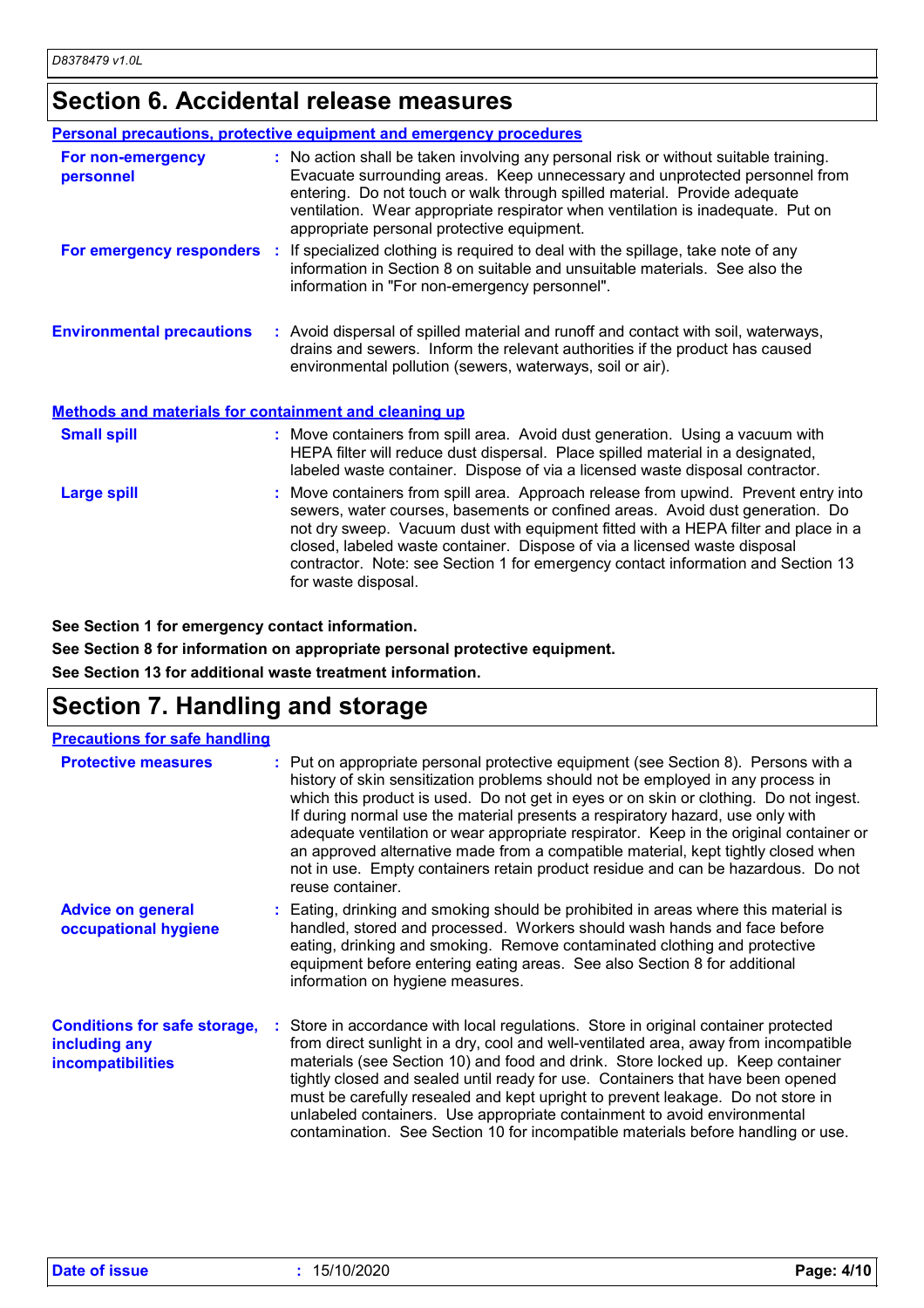## **Section 8. Exposure controls and personal protection**

| <b>Occupational exposure limits</b>                                                                                                                                                                                                                                                                                                                                                                                                                                                                                                                                                                                       |
|---------------------------------------------------------------------------------------------------------------------------------------------------------------------------------------------------------------------------------------------------------------------------------------------------------------------------------------------------------------------------------------------------------------------------------------------------------------------------------------------------------------------------------------------------------------------------------------------------------------------------|
|                                                                                                                                                                                                                                                                                                                                                                                                                                                                                                                                                                                                                           |
|                                                                                                                                                                                                                                                                                                                                                                                                                                                                                                                                                                                                                           |
| : No exposure standard allocated.                                                                                                                                                                                                                                                                                                                                                                                                                                                                                                                                                                                         |
| : If user operations generate dust, fumes, gas, vapor or mist, use process enclosures,<br>local exhaust ventilation or other engineering controls to keep worker exposure to<br>airborne contaminants below any recommended or statutory limits.                                                                                                                                                                                                                                                                                                                                                                          |
| : Emissions from ventilation or work process equipment should be checked to ensure<br>they comply with the requirements of environmental protection legislation. In some<br>cases, fume scrubbers, filters or engineering modifications to the process<br>equipment will be necessary to reduce emissions to acceptable levels.                                                                                                                                                                                                                                                                                           |
| <b>Individual protection measures</b>                                                                                                                                                                                                                                                                                                                                                                                                                                                                                                                                                                                     |
| : Wash hands, forearms and face thoroughly after handling chemical products, before<br>eating, smoking and using the lavatory and at the end of the working period.<br>Appropriate techniques should be used to remove potentially contaminated clothing.<br>Contaminated work clothing should not be allowed out of the workplace. Wash<br>contaminated clothing before reusing. Ensure that eyewash stations and safety<br>showers are close to the workstation location.                                                                                                                                               |
| : Safety eyewear complying with an approved standard should be used when a risk<br>assessment indicates this is necessary to avoid exposure to liquid splashes, mists,<br>gases or dusts. If contact is possible, the following protection should be worn,<br>unless the assessment indicates a higher degree of protection: chemical splash<br>goggles and/or face shield. If inhalation hazards exist, a full-face respirator may be<br>required instead.                                                                                                                                                               |
|                                                                                                                                                                                                                                                                                                                                                                                                                                                                                                                                                                                                                           |
| : Chemical-resistant, impervious gloves complying with an approved standard should<br>be worn at all times when handling chemical products if a risk assessment indicates<br>this is necessary. Considering the parameters specified by the glove manufacturer,<br>check during use that the gloves are still retaining their protective properties. It<br>should be noted that the time to breakthrough for any glove material may be<br>different for different alove manufacturers. In the case of mixtures, consisting of<br>several substances, the protection time of the gloves cannot be accurately<br>estimated. |
| Personal protective equipment for the body should be selected based on the task<br>being performed and the risks involved and should be approved by a specialist<br>before handling this product.                                                                                                                                                                                                                                                                                                                                                                                                                         |
| : Appropriate footwear and any additional skin protection measures should be<br>selected based on the task being performed and the risks involved and should be<br>approved by a specialist before handling this product.                                                                                                                                                                                                                                                                                                                                                                                                 |
| : Based on the hazard and potential for exposure, select a respirator that meets the<br>appropriate standard or certification. Respirators must be used according to a<br>respiratory protection program to ensure proper fitting, training, and other important<br>aspects of use.                                                                                                                                                                                                                                                                                                                                       |
| <b>Occupational exposure limits</b>                                                                                                                                                                                                                                                                                                                                                                                                                                                                                                                                                                                       |

### **Section 9. Physical and chemical properties**

| <b>Date of issue</b>  | 15/10/2020                 | Page: 5/10 |
|-----------------------|----------------------------|------------|
| pH                    | $5$ to $6$                 |            |
| <b>Odor threshold</b> | Not available.<br>٠        |            |
| <b>Odor</b>           | : Eucalyptus scent         |            |
| <b>Color</b>          | : Not available.           |            |
| <b>Physical state</b> | : Solid. [Blocks and Cage] |            |
| <b>Appearance</b>     |                            |            |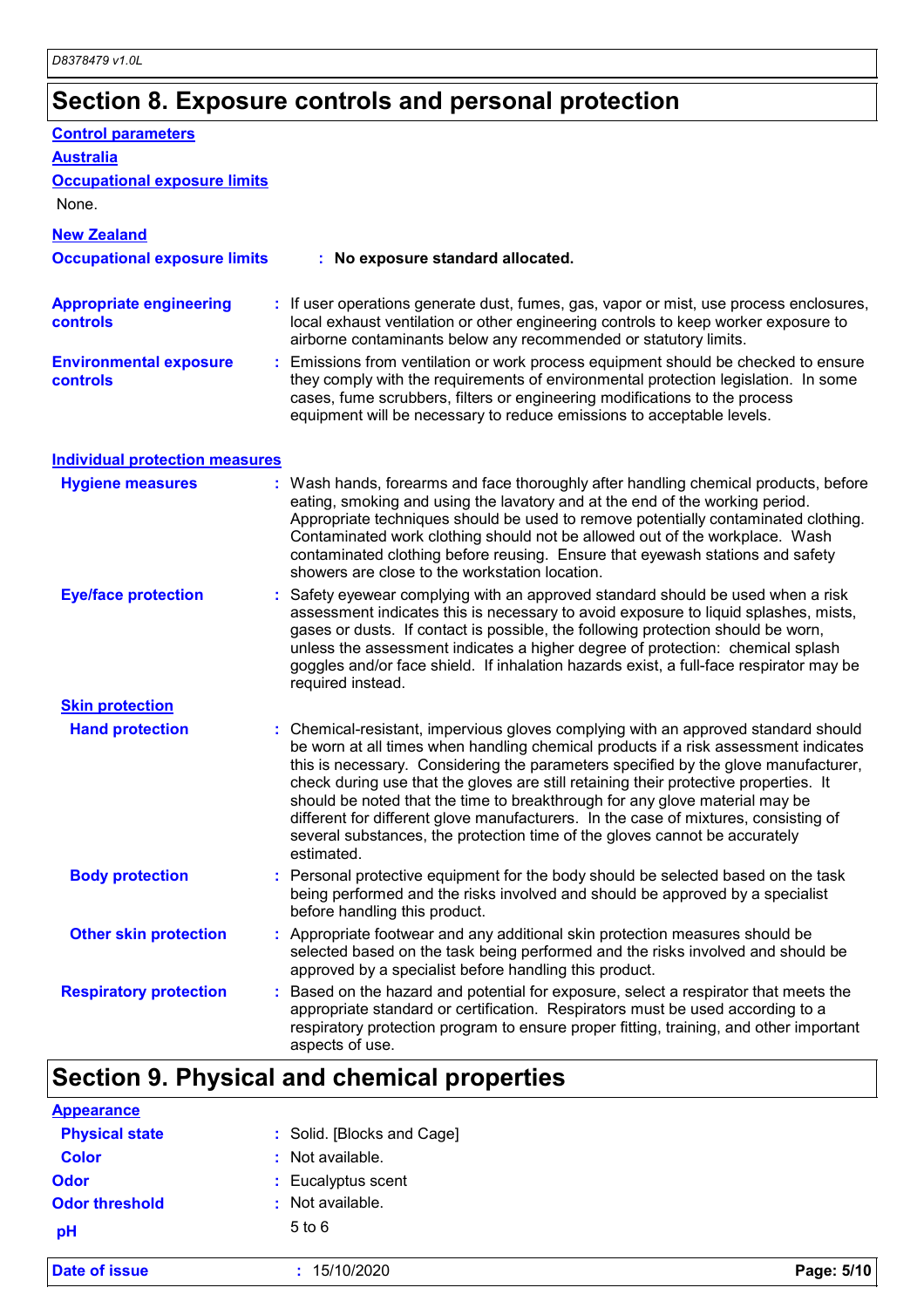## **Section 9. Physical and chemical properties**

| <b>Melting point</b>                              | $:$ Not available.                                                     |
|---------------------------------------------------|------------------------------------------------------------------------|
| <b>Boiling point</b>                              | $:$ Not available.                                                     |
| <b>Flash point</b>                                | $:$ Not available.                                                     |
| <b>Evaporation rate</b>                           | $:$ Not available.                                                     |
| <b>Flammability (solid, gas)</b>                  | : Not available.                                                       |
| Lower and upper explosive<br>(flammable) limits   | : Not available.                                                       |
| <b>Vapor pressure</b>                             | $:$ Not available.                                                     |
| <b>Vapor density</b>                              | $:$ Not available.                                                     |
| <b>Relative density</b>                           | $:$ Not available.                                                     |
| <b>Solubility</b>                                 | : Easily soluble in the following materials: cold water and hot water. |
| <b>Solubility in water</b>                        | $:$ Not available.                                                     |
| <b>Partition coefficient: n-</b><br>octanol/water | $:$ Not available.                                                     |
| <b>Auto-ignition temperature</b>                  | $:$ Not available.                                                     |
| <b>Decomposition temperature</b>                  | $:$ Not available.                                                     |
| <b>Viscosity</b>                                  | : Not available.                                                       |
| Flow time (ISO 2431)                              | : Not available.                                                       |

## **Section 10. Stability and reactivity**

| <b>Reactivity</b>                                   | : No specific test data related to reactivity available for this product or its ingredients.              |
|-----------------------------------------------------|-----------------------------------------------------------------------------------------------------------|
| <b>Chemical stability</b>                           | : The product is stable.                                                                                  |
| <b>Possibility of hazardous</b><br><b>reactions</b> | : Under normal conditions of storage and use, hazardous reactions will not occur.                         |
| <b>Conditions to avoid</b>                          | : No specific data.                                                                                       |
| <b>Incompatible materials</b>                       | : No specific data.                                                                                       |
| <b>Hazardous decomposition</b><br>products          | : Under normal conditions of storage and use, hazardous decomposition products<br>should not be produced. |

### **Section 11. Toxicological information**

#### **Information on toxicological effects**

**Acute toxicity**

| <b>Product/ingredient name</b>                                 | <b>Result</b>                                                     | <b>Species</b> | <b>Dose</b> | <b>Exposure</b> |
|----------------------------------------------------------------|-------------------------------------------------------------------|----------------|-------------|-----------------|
| 1,2,3-Propanetricarboxylic<br>acid, 2-hydroxy-,<br>monohydrate | LD50 Oral                                                         | Mouse          | 5790 mg/kg  |                 |
| Eucalyptol                                                     | LD50 Oral                                                         | Rat            | 2480 mg/kg  |                 |
| <b>Conclusion/Summary</b>                                      | Based on available data, the classification criteria are not met. |                |             |                 |

#### **Irritation/Corrosion**

| <b>Product/ingredient name</b>                                     | <b>Result</b>        | <b>Species</b> | <b>Score</b> | <b>Exposure</b>              | <b>Observation</b> |
|--------------------------------------------------------------------|----------------------|----------------|--------------|------------------------------|--------------------|
| $ 1,2,3$ -Propanetricarboxylic<br>acid, 2-hydroxy-,<br>monohydrate | Eves - Mild irritant | Rabbit         |              | 10.5 minutes<br>5 milligrams |                    |

**Date of issue :** 15/10/2020 **Page: 6/10**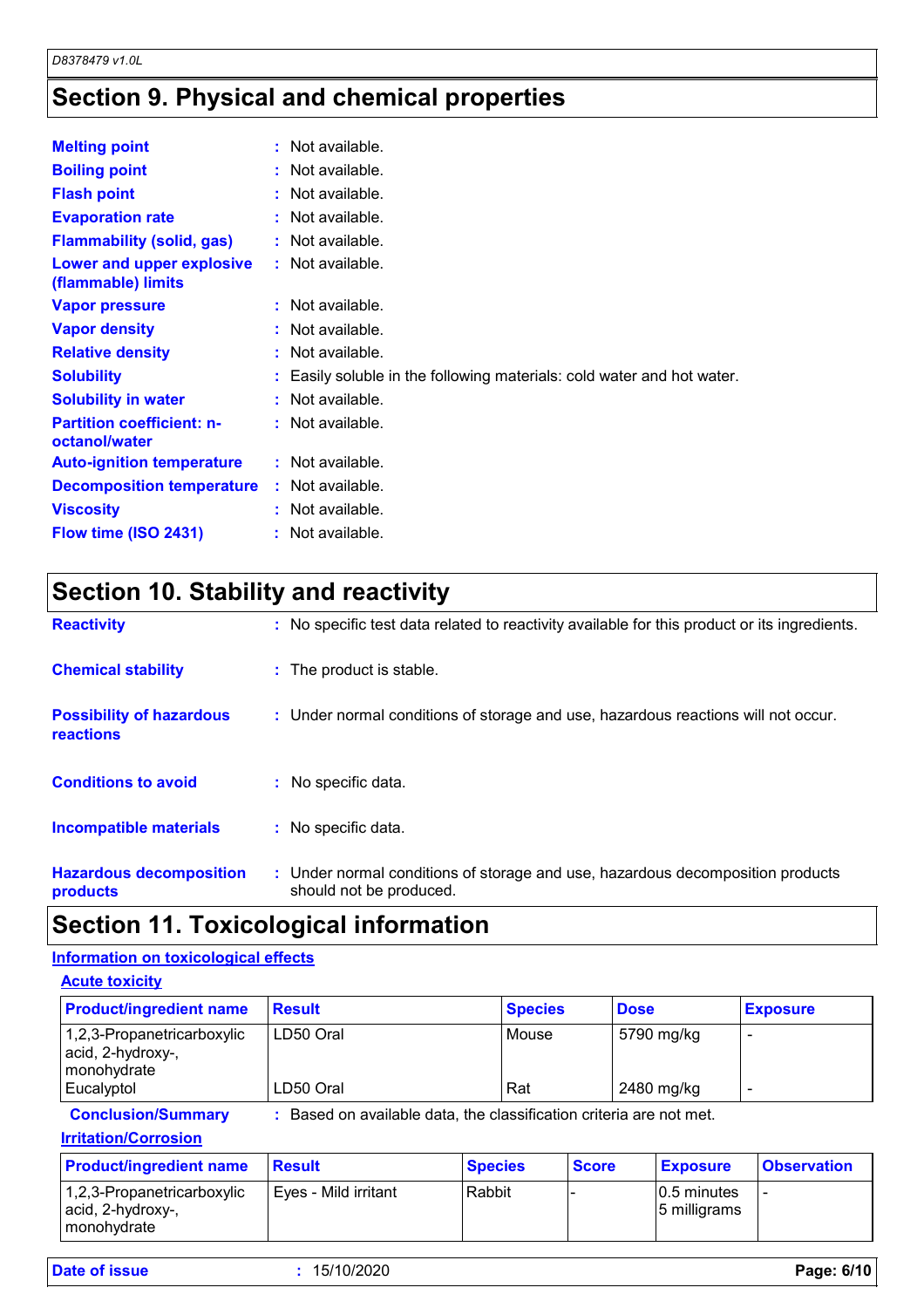## **Section 11. Toxicological information**

| <b>Conclusion/Summary</b>    |                                                                     |
|------------------------------|---------------------------------------------------------------------|
| <b>Skin</b>                  | : Based on Calculation Method: Causes skin irritation.              |
| <b>Eyes</b>                  | : Based on Calculation Method: Causes serious eye damage.           |
| <b>Respiratory</b>           | : Based on available data, the classification criteria are not met. |
| <b>Sensitization</b>         |                                                                     |
| Not available.               |                                                                     |
| <b>Conclusion/Summary</b>    |                                                                     |
| <b>Skin</b>                  | : Based on Calculation Method: MAY CAUSE ALLERGIC SKIN REACTION.    |
| <b>Respiratory</b>           | : Based on available data, the classification criteria are not met. |
| <b>Mutagenicity</b>          |                                                                     |
| Not available.               |                                                                     |
| <b>Conclusion/Summary</b>    | : Based on available data, the classification criteria are not met. |
| <b>Carcinogenicity</b>       |                                                                     |
| Not available.               |                                                                     |
| <b>Conclusion/Summary</b>    | : Based on available data, the classification criteria are not met. |
| <b>Reproductive toxicity</b> |                                                                     |
| Not available.               |                                                                     |
| <b>Conclusion/Summary</b>    | : Based on available data, the classification criteria are not met. |
| <b>Teratogenicity</b>        |                                                                     |
| Not available.               |                                                                     |

#### **Conclusion/Summary :** Based on available data, the classification criteria are not met.

#### **Specific target organ toxicity (single exposure)**

| <b>Name</b>                                              | <b>Category</b> | <b>Route of</b><br>exposure | <b>Target organs</b>            |
|----------------------------------------------------------|-----------------|-----------------------------|---------------------------------|
| 1,2,3-Propanetricarboxylic acid, 2-hydroxy-, monohydrate | Category 3      |                             | Respiratory tract<br>irritation |

### **Specific target organ toxicity (repeated exposure)**

Not available.

#### **Aspiration hazard**

Not available.

#### **Information on the likely :** Not available. **routes of exposure**

**Potential acute health effects**

| Eye contact         | : Causes serious eye damage.                                   |
|---------------------|----------------------------------------------------------------|
| <b>Inhalation</b>   | : No known significant effects or critical hazards.            |
| <b>Skin contact</b> | : Causes skin irritation. May cause an allergic skin reaction. |
| <b>Ingestion</b>    | : No known significant effects or critical hazards.            |

#### **Symptoms related to the physical, chemical and toxicological characteristics**

| Eye contact       | : Adverse symptoms may include the following:<br>pain<br>watering<br>redness |
|-------------------|------------------------------------------------------------------------------|
| <b>Inhalation</b> | : No specific data.                                                          |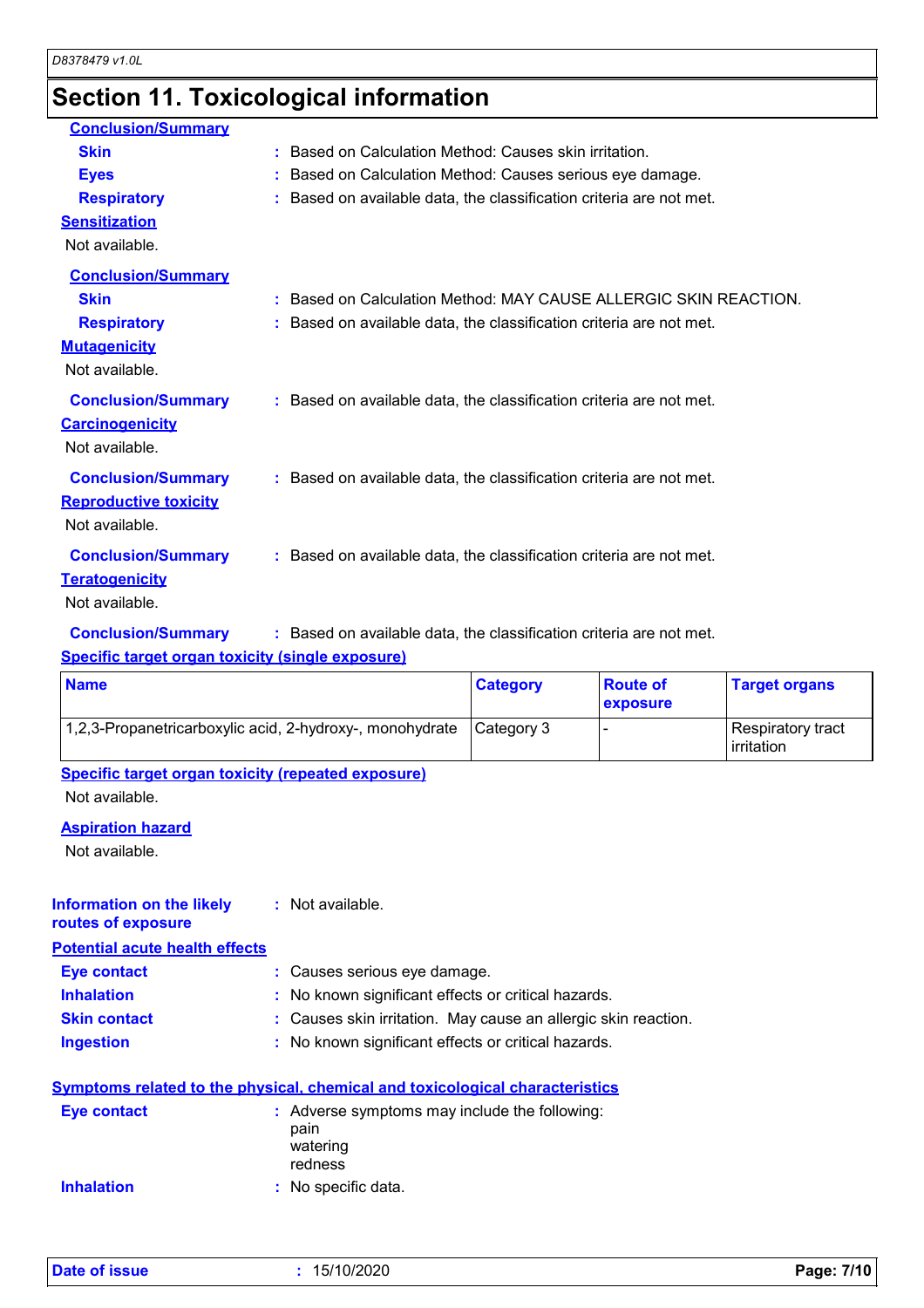## **Section 11. Toxicological information**

| <b>Skin contact</b>                          | : Adverse symptoms may include the following:<br>pain or irritation<br>redness<br>blistering may occur   |
|----------------------------------------------|----------------------------------------------------------------------------------------------------------|
| <b>Ingestion</b>                             | : Adverse symptoms may include the following:<br>stomach pains                                           |
|                                              | Delayed and immediate effects and also chronic effects from short and long term exposure                 |
| <b>Short term exposure</b>                   |                                                                                                          |
| <b>Potential immediate</b><br><b>effects</b> | : Not available.                                                                                         |
| <b>Potential delayed effects</b>             | : Not available.                                                                                         |
| <b>Long term exposure</b>                    |                                                                                                          |
| <b>Potential immediate</b><br>effects        | : Not available.                                                                                         |
| <b>Potential delayed effects</b>             | $:$ Not available.                                                                                       |
| <b>Potential chronic health effects</b>      |                                                                                                          |
| Not available.                               |                                                                                                          |
| <b>Conclusion/Summary</b>                    | : Based on available data, the classification criteria are not met.                                      |
| <b>General</b>                               | : Once sensitized, a severe allergic reaction may occur when subsequently exposed<br>to very low levels. |
| <b>Carcinogenicity</b>                       | : No known significant effects or critical hazards.                                                      |
| <b>Mutagenicity</b>                          | : No known significant effects or critical hazards.                                                      |
| <b>Teratogenicity</b>                        | : No known significant effects or critical hazards.                                                      |
| <b>Developmental effects</b>                 | : No known significant effects or critical hazards.                                                      |
| <b>Fertility effects</b>                     | : No known significant effects or critical hazards.                                                      |
|                                              |                                                                                                          |

#### **Numerical measures of toxicity**

**Acute toxicity estimates**

Not available.

## **Section 12. Ecological information**

#### **Toxicity**

| <b>Product/ingredient name</b>                               | <b>Result</b>                                                     | <b>Species</b>                                | <b>Exposure</b> |
|--------------------------------------------------------------|-------------------------------------------------------------------|-----------------------------------------------|-----------------|
| Sulfuric acid, mono-<br>C10-16-alkyl esters, sodium<br>salts | Acute EC50 1.37 mg/l Fresh water                                  | Crustaceans - Ceriodaphnia<br>dubia - Neonate | 48 hours        |
| Eucalyptol                                                   | Acute LC50 102000 µg/l Fresh water                                | Fish - Pimephales promelas                    | 96 hours        |
| <b>Conclusion/Summary</b>                                    | Based on available data, the classification criteria are not met. |                                               |                 |

#### **Persistence and degradability**

**Conclusion/Summary :** Based on available data, the classification criteria are not met.

#### **Bioaccumulative potential**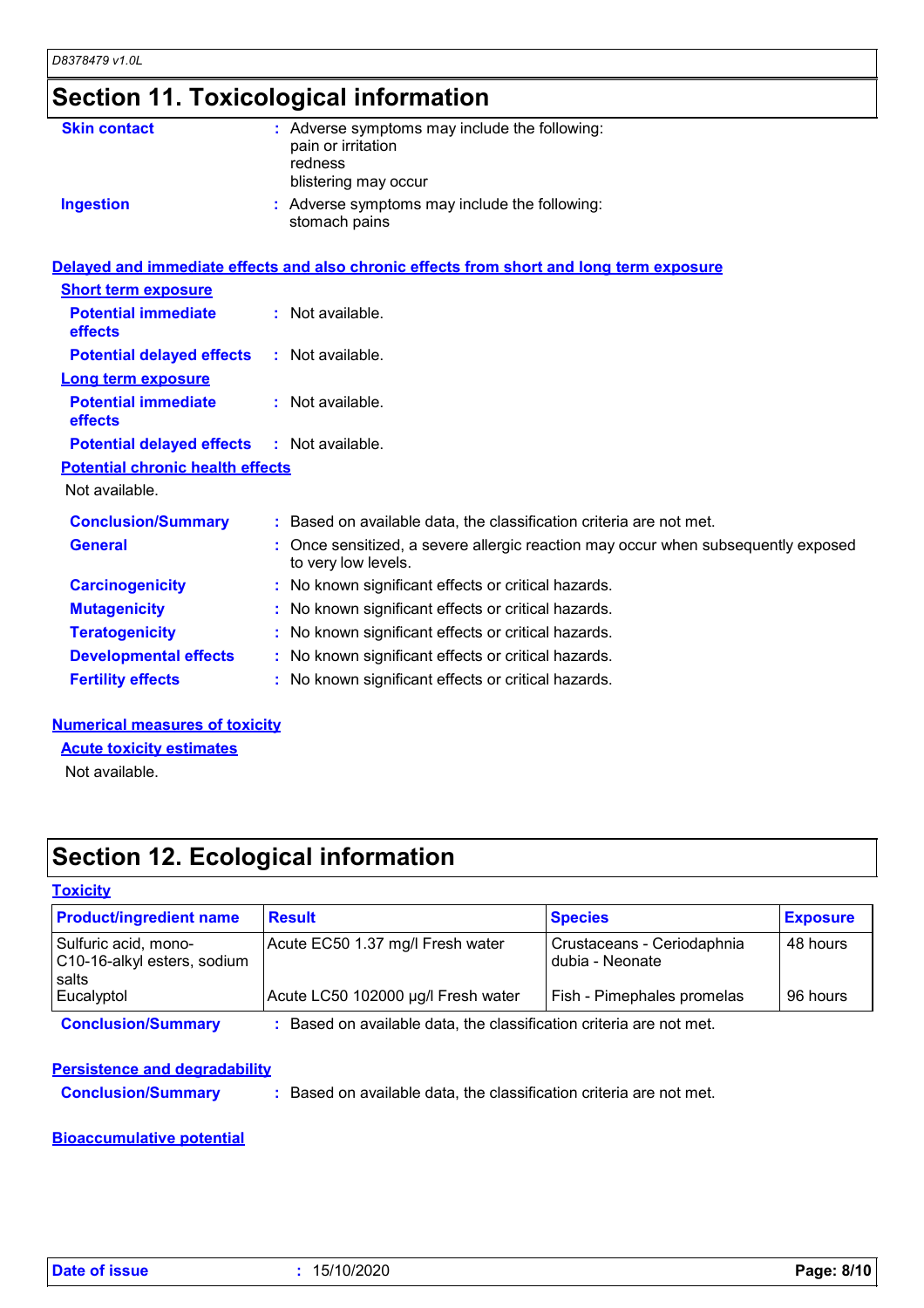*D8378479 v1.0L*

### **Section 12. Ecological information**

| <b>Product/ingredient name</b>                                               | $LogP_{ow}$     | <b>BCF</b> | <b>Potential</b> |
|------------------------------------------------------------------------------|-----------------|------------|------------------|
| Sulfuric acid, mono-<br>C12-18-alkyl esters, sodium<br>salts                 | $-2.1$          |            | low              |
| Eucalyptol<br>1,2,3-Propanetricarboxylic<br>acid, 2-hydroxy-,<br>monohydrate | 2.74<br>$-1.72$ |            | low<br>low       |

#### **Mobility in soil**

| <b>Soil/water partition</b> | : Not available. |
|-----------------------------|------------------|
| <b>coefficient (Koc)</b>    |                  |

**Other adverse effects** : No known significant effects or critical hazards.

### **Section 13. Disposal considerations**

| <b>Disposal methods</b> | : The generation of waste should be avoided or minimized wherever possible.<br>Disposal of this product, solutions and any by-products should at all times comply<br>with the requirements of environmental protection and waste disposal legislation<br>and any regional local authority requirements. Dispose of surplus and non-<br>recyclable products via a licensed waste disposal contractor. Waste should not be<br>disposed of untreated to the sewer unless fully compliant with the requirements of<br>all authorities with jurisdiction. Waste packaging should be recycled. Incineration or<br>landfill should only be considered when recycling is not feasible. This material and<br>its container must be disposed of in a safe way. Care should be taken when<br>handling emptied containers that have not been cleaned or rinsed out. Empty<br>containers or liners may retain some product residues. Avoid dispersal of spilled |
|-------------------------|----------------------------------------------------------------------------------------------------------------------------------------------------------------------------------------------------------------------------------------------------------------------------------------------------------------------------------------------------------------------------------------------------------------------------------------------------------------------------------------------------------------------------------------------------------------------------------------------------------------------------------------------------------------------------------------------------------------------------------------------------------------------------------------------------------------------------------------------------------------------------------------------------------------------------------------------------|
|                         | material and runoff and contact with soil, waterways, drains and sewers.                                                                                                                                                                                                                                                                                                                                                                                                                                                                                                                                                                                                                                                                                                                                                                                                                                                                           |

### **Section 14. Transport information**

|                                      | <b>ADG</b>                   | <b>ADR/RID</b> | <b>IMDG</b>    | <b>IATA</b>    |
|--------------------------------------|------------------------------|----------------|----------------|----------------|
| <b>UN number</b>                     | Not regulated.               | Not regulated. | Not regulated. | Not regulated. |
| <b>UN proper</b><br>shipping name    |                              |                |                |                |
| <b>Transport hazard</b><br>class(es) |                              |                |                |                |
| <b>Packing group</b>                 | $\qquad \qquad \blacksquare$ |                |                |                |
| <b>Environmental</b><br>hazards      | No.                          | No.            | No.            | No.            |

Special precautions for user : Transport within user's premises: always transport in closed containers that are upright and secure. Ensure that persons transporting the product know what to do in the event of an accident or spillage.

**Transport in bulk according :** Not available. **to IMO instruments**